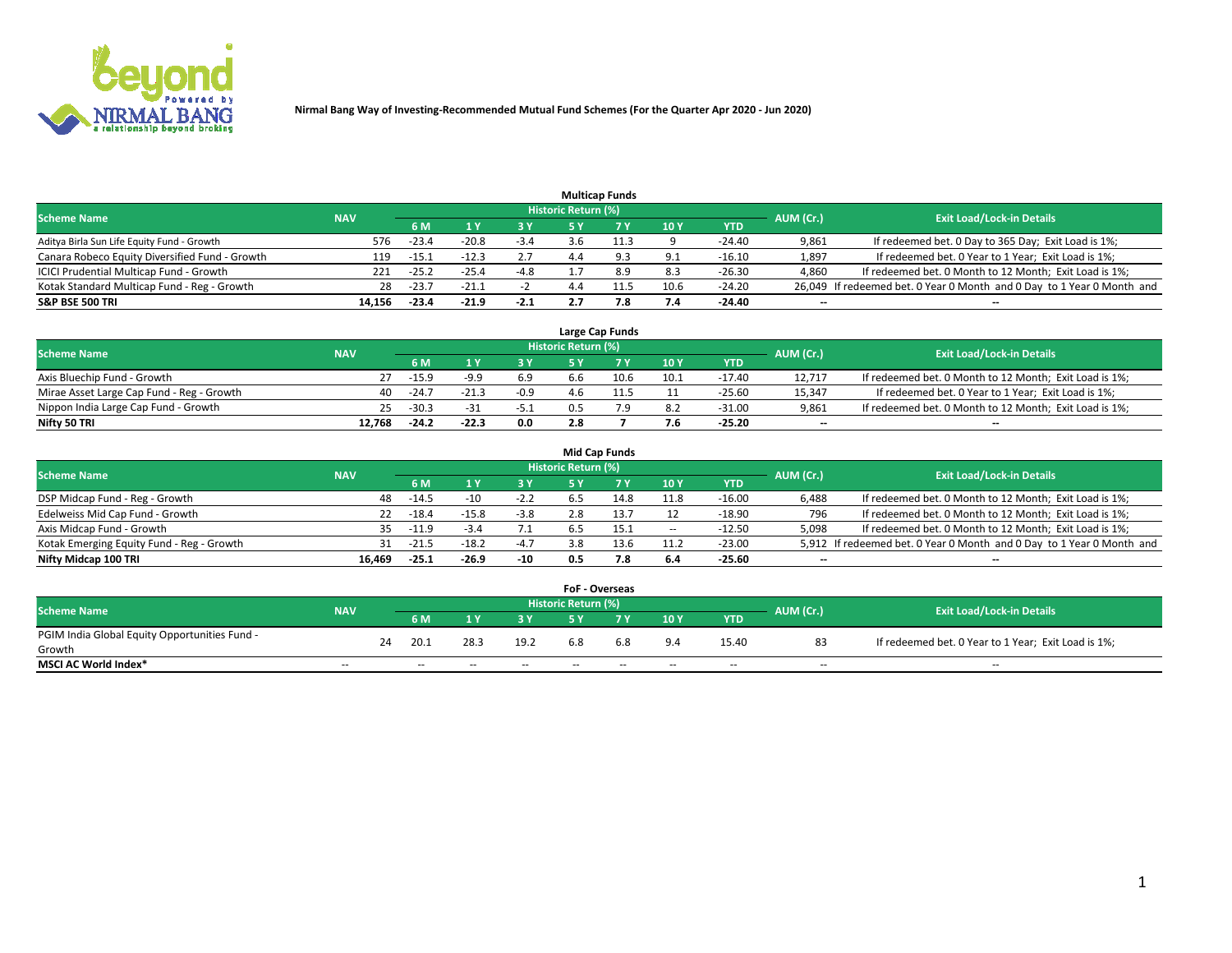

|                                                  |            |               |         |        |                     | Large & Midcap |      |            |           |                                                        |
|--------------------------------------------------|------------|---------------|---------|--------|---------------------|----------------|------|------------|-----------|--------------------------------------------------------|
| <b>Scheme Name</b>                               | <b>NAV</b> |               |         |        | Historic Return (%) |                |      |            | AUM (Cr.) | <b>Exit Load/Lock-in Details</b>                       |
|                                                  |            | 6 M           |         | ra v   |                     |                | 10Y  | <b>YTD</b> |           |                                                        |
| Canara Robeco Emerging Equities - Growth         |            | $-16.7$<br>80 | -15.4   | -1.6   | 6.4                 |                | 14.9 | $-17.90$   | 4,846     | If redeemed bet. 0 Year to 1 Year; Exit Load is 1%;    |
| Invesco India Growth Opportunities Fund - Growth |            | 28<br>$-22.0$ | $-16.9$ | 0.7    | ιa                  | 10.4           | 9.6  | $-22.40$   | 2,282     | If redeemed bet. 0 Year to 1 Year; Exit Load is 1%;    |
| Sundaram Large and Mid Cap Fund - Reg - Growth   |            | $-27.4$       | $-23$   | $-2.4$ |                     |                | 7.4  | $-27.40$   | 1,013     | If redeemed bet. 0 Month to 12 Month; Exit Load is 1%; |
| Principal Emerging Bluechip Fund - Growth        |            | 86<br>$-18.9$ | $-16.3$ | $-2.7$ | 4.9                 | 14.7           | 11.7 | $-19.90$   | 1,822     | If redeemed bet. 0 Day to 365 Days; Exit Load is 1%;   |
| NIFTY Large Midcap 250 TRI                       | 5,660      | $-22.7$       | $-21.5$ | $-2.9$ |                     |                | 8.3  | $-23.70$   | $- -$     | $-$                                                    |

|                                  |            |         |         |        |                     | <b>Focused Funds</b> |        |          |                          |                                                        |
|----------------------------------|------------|---------|---------|--------|---------------------|----------------------|--------|----------|--------------------------|--------------------------------------------------------|
| <b>Scheme Name</b>               | <b>NAV</b> |         |         |        | Historic Return (%) |                      |        |          | AUM (Cr.)                | <b>Exit Load/Lock-in Details</b>                       |
|                                  |            | 6 M     |         |        |                     |                      | 10Y    | YTD      |                          |                                                        |
| Axis Focused 25 Fund - Growth    | 24         | $-19.9$ | -13.6   | 2.8    |                     | 10.3                 | $\sim$ | $-21.10$ | 9,493                    | If redeemed bet. 0 Month to 12 Month; Exit Load is 1%; |
| SBI Focused Equity Fund - Growth | 124        | $-18.7$ | -13.5   | 4.2    |                     |                      | 13.6   | $-19.20$ | 7,968                    | If redeemed bet. 0 Year to 1 Year; Exit Load is 1%;    |
| <b>S&amp;P BSE 500 TRI</b>       | 14.156     | $-23.4$ | $-21.9$ | $-2.1$ |                     |                      | 7.4    | $-24.40$ | $\overline{\phantom{a}}$ | $\overline{\phantom{a}}$                               |

|                                             |            |         |         |                     |      | <b>Small Cap Funds</b> |      |            |           |                                                     |
|---------------------------------------------|------------|---------|---------|---------------------|------|------------------------|------|------------|-----------|-----------------------------------------------------|
| <b>Scheme Name</b>                          | <b>NAV</b> |         |         | Historic Return (%) |      |                        |      |            | AUM (Cr.) | <b>Exit Load/Lock-in Details</b>                    |
|                                             |            | 6 M     |         | 3 Y                 |      |                        | 10Y  | <b>YTD</b> |           |                                                     |
| HDFC Small Cap Fund - Growth                | 27.        | $-29.5$ | $-36.3$ | $-9.3$              |      |                        | 7.3  | $-29.90$   | 6,835     | If redeemed bet. 0 Year to 1 Year; Exit Load is 1%; |
| L&T Emerging Businesses Fund - Reg - Growth | 16.        | $-30.3$ | $-33.4$ | $-11.8$             |      | $\sim$                 | $-$  | $-30.90$   | 4,268     | If redeemed bet. 0 Year to 1 Year; Exit Load is 1%; |
| SBI Small Cap Fund - Growth                 | 43         | $-20.5$ | $-16.1$ | $-0.4$              |      | 18.6                   | 15.5 | $-20.40$   | 3,280     | If redeemed bet. 0 Year to 1 Year; Exit Load is 1%; |
| Nifty Smallcap 100 TRI                      | 4.757      | $-32.2$ | -39     | $-18.6$             | -5.9 |                        | 2.2  | -33.60     | $- -$     | $\overline{\phantom{a}}$                            |

| ELSS Schemes (Tax Saving u/s 80-C)           |                                                                             |         |         |        |           |           |        |            |        |                                  |  |  |  |  |
|----------------------------------------------|-----------------------------------------------------------------------------|---------|---------|--------|-----------|-----------|--------|------------|--------|----------------------------------|--|--|--|--|
|                                              | <b>Historic Return (%)</b><br><b>Scheme Name</b><br>AUM (Cr.)<br><b>NAV</b> |         |         |        |           |           |        |            |        |                                  |  |  |  |  |
|                                              |                                                                             | 6 M     | 1 Y.    | 3 Y    | <b>5Y</b> | <b>7Y</b> | 10Y    | <b>YTD</b> |        | <b>Exit Load/Lock-in Details</b> |  |  |  |  |
| Aditya Birla Sun Life Tax Relief 96 - Growth | 26                                                                          | $-18.5$ | $-16.3$ | $-0.6$ |           | 11.9      | 9.3    | $-19.20$   | 9,372  | Nil                              |  |  |  |  |
| Axis Long Term Equity Fund - Growth          | 40                                                                          | $-17.8$ | $-11.8$ | 3.8    |           | 14.4      | 14.2   | $-19.30$   | 19,632 | Nil                              |  |  |  |  |
| Canara Robeco Equity Tax Saver Fund - Growth | 58                                                                          | $-14.9$ | $-12.2$ | 2.3    |           | 9.9       | 9.4    | $-15.60$   | 941    | Nil                              |  |  |  |  |
| Invesco India Tax Plan - Growth              | 43                                                                          | $-19.3$ | $-15.5$ | 0.4    |           |           | 10.7   | $-20.00$   | 930    | Nil                              |  |  |  |  |
| Mirae Asset Tax Saver Fund - Reg - Growth    | 14                                                                          | $-23.5$ | $-18.3$ | 0.5    | $\sim$    | $\sim$    | $\sim$ | $-24.30$   | 3,184  | Nil                              |  |  |  |  |
| <b>S&amp;P BSE 200 TRI</b>                   | 4.610                                                                       | $-23.2$ | $-21.1$ |        |           | 7.9       | 7.7    | $-24.20$   | $- -$  | $\overline{\phantom{a}}$         |  |  |  |  |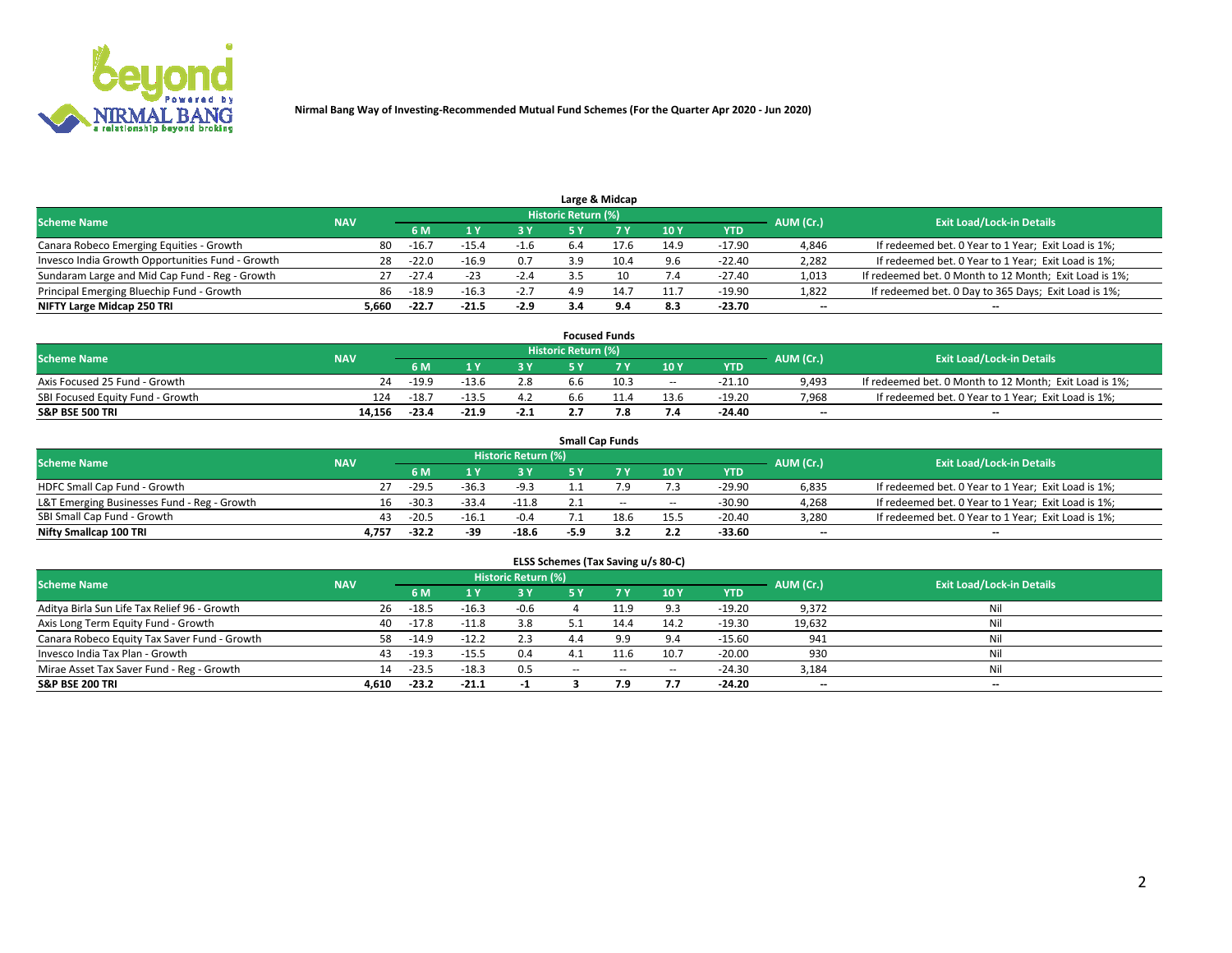

|                                           |            |         |         |                            |     | <b>Contra/Value Fund</b> |      |            |           |                                                                     |
|-------------------------------------------|------------|---------|---------|----------------------------|-----|--------------------------|------|------------|-----------|---------------------------------------------------------------------|
| <b>Scheme Name</b>                        | <b>NAV</b> |         |         | <b>Historic Return (%)</b> |     |                          |      |            | AUM (Cr.) | <b>Exit Load/Lock-in Details</b>                                    |
|                                           |            | 6 M     |         | 73 V                       |     |                          | 10Y  | <b>YTD</b> |           |                                                                     |
| Kotak India EQ Contra Fund - Reg - Growth | 42         | -23.9   |         | 0.3                        |     |                          | 7.8  | $-24.40$   |           | 726 If redeemed bet. 0 Year 0 Month and 0 Day to 1 Year 0 Month and |
| Invesco India Contra Fund - Growth        | 40         | $-18.7$ | $-16.9$ | 0.5                        |     | 13.3                     | 10.4 | $-19.20$   | 4,274     | If redeemed bet. 0 Year to 1 Year; Exit Load is 1%;                 |
| UTI Value Opportunities Fund - Growth     | 50.        | $-20.4$ |         | $-1.5$                     | 0.5 | 6.4                      | 8.1  | $-21.80$   | 3,763     | If redeemed bet. 0 Year to 1 Year; Exit Load is 1%;                 |
| Nippon India Value Fund - Growth          | 56.        | $-25.2$ | $-24.9$ | $-5.1$                     |     |                          | 7.3  | $-25.80$   | 2,463     | If redeemed bet. 0 Year to 1 Year; Exit Load is 1%;                 |
| <b>S&amp;P BSE 500 TRI</b>                | 14.156     | $-23.4$ | $-21.9$ | $-2.1$                     |     | '.8                      | 7.4  | $-24.40$   | $- -$     | $\overline{\phantom{a}}$                                            |

|                                                                           |            |         |         |                     |           | Sector/Thematic |        |          |           |                                                        |
|---------------------------------------------------------------------------|------------|---------|---------|---------------------|-----------|-----------------|--------|----------|-----------|--------------------------------------------------------|
| <b>Scheme Name</b>                                                        | <b>NAV</b> |         |         | Historic Return (%) |           |                 |        |          | AUM (Cr.) | <b>Exit Load/Lock-in Details</b>                       |
|                                                                           |            | 6 M     |         | 3 Y                 | <b>5Y</b> | 7 Y             | 10Y    | YTD      |           |                                                        |
| Canara Robeco Consumer Trends Fund - Reg -<br>Growth                      | 35         | $-17.5$ | $-10$   | 2.9                 | 6.6       | 11.3            | 11.7   | -17.40   | 351       | If redeemed bet. 0 Year to 1 Year; Exit Load is 1%;    |
| Mirae Asset Great Consumer Fund - Growth                                  | 29         | $-23.1$ | $-16.3$ | 1.7                 | 5.2       | 11.3            | $\sim$ | $-22.90$ | 865       | If redeemed bet. 0 Year to 1 Year; Exit Load is 1%;    |
| <b>ICICI Prudential Technology Fund - Growth</b>                          | 50         | $-14.1$ | $-14.6$ | 7.2                 | 4.1       | 14.4            | 13.3   | $-14.60$ | 349       | If redeemed bet. 0 Day to 15 Day; Exit Load is 1%;     |
| Nippon India Pharma Fund - Growth                                         | 182        | 20.3    | 28.3    | 12.5                | 6.4       | 14.1            | 14     | 19.80    | 2,851     | If redeemed bet. 0 Year to 1 Year; Exit Load is 1%;    |
| BNP Paribas India Consumption Fund - Reg - Growth                         | 11         | $-12.4$ | $-3.6$  | $\sim$              |           |                 | $\sim$ | $-14.30$ | 491       | If redeemed bet. 0 Month to 12 Month; Exit Load is 1%; |
| ICICI Prudential Banking and Financial Services Fund -<br>Retail - Growth | 40         | $-41.4$ | $-40.9$ | $-10.2$             | 1.5       | 8.2             | 10     | $-42.90$ | 2,716     | If redeemed bet. 0 Day to 15 Day; Exit Load is 1%;     |
| <b>S&amp;P BSE 500 TRI</b>                                                | 14.156     | $-23.4$ | $-21.9$ | $-2.1$              | 2.7       | 7.8             | 7.4    | -24.40   | $- -$     | --                                                     |

| <b>Dynamic Asset Allocation Funds</b>                      |            |         |         |                            |           |        |        |          |           |                                                          |  |  |  |
|------------------------------------------------------------|------------|---------|---------|----------------------------|-----------|--------|--------|----------|-----------|----------------------------------------------------------|--|--|--|
| Scheme Name                                                | <b>NAV</b> |         |         | <b>Historic Return (%)</b> |           |        |        |          | AUM (Cr.) | <b>Exit Load/Lock-in Details</b>                         |  |  |  |
|                                                            |            | 6 M     | l Y     | 3 Y                        | <b>5Y</b> |        | 10Y    | YTD      |           |                                                          |  |  |  |
| ICICI Prudential Balanced Advantage Fund - Reg -<br>Growth | 32         | $-14.7$ | $-10.3$ | 1.4                        | 4.6       | 9.1    | 10.1   | $-15.80$ | 24,834    | If redeemed bet. 0 Year to 1 Year; Exit Load is 1%;      |  |  |  |
| Invesco India Dynamic Equity Fund - Growth                 | 26         | $-13.1$ | $-9.9$  | 0.9                        | 4.1       |        | 8.4    | $-13.10$ | 737       | If redeemed bet. 0 Month to 3 Month; Exit Load is 0.25%; |  |  |  |
| Nippon India Balanced Advantage Fund - Growth              | 81         | $-13.6$ | $-11.7$ | 0.3                        | 3.5       | 8.6    | 8.6    | $-14.20$ | 2,682     | If redeemed bet. 0 Month to 12 Month; Exit Load is 1%;   |  |  |  |
| HDFC Balanced Advantage Fund - Growth                      | 153        | $-24.0$ | $-23.5$ | $-2.7$                     | 2.9       | 7.4    | 7.4    | $-24.10$ | 35,118    | If redeemed bet. 0 Year to 1 Year; Exit Load is 1%;      |  |  |  |
| SBI Dynamic Asset Allocation Fund - Reg - Growth           | 12         | $-14.0$ | $-11$   | 0.3                        | 3.4       | $\sim$ | $\sim$ | $-15.00$ | 574       | If redeemed bet. 0 Month to 12 Month; Exit Load is 1%;   |  |  |  |
| NIFTY 50 Hybrid Composite Debt 65:35 Index                 | 9.064      | $-13.3$ | -9.7    | 3.6                        | 5.4       | 7.9    | 8.3    | $-14.20$ | $- -$     | $\overline{\phantom{a}}$                                 |  |  |  |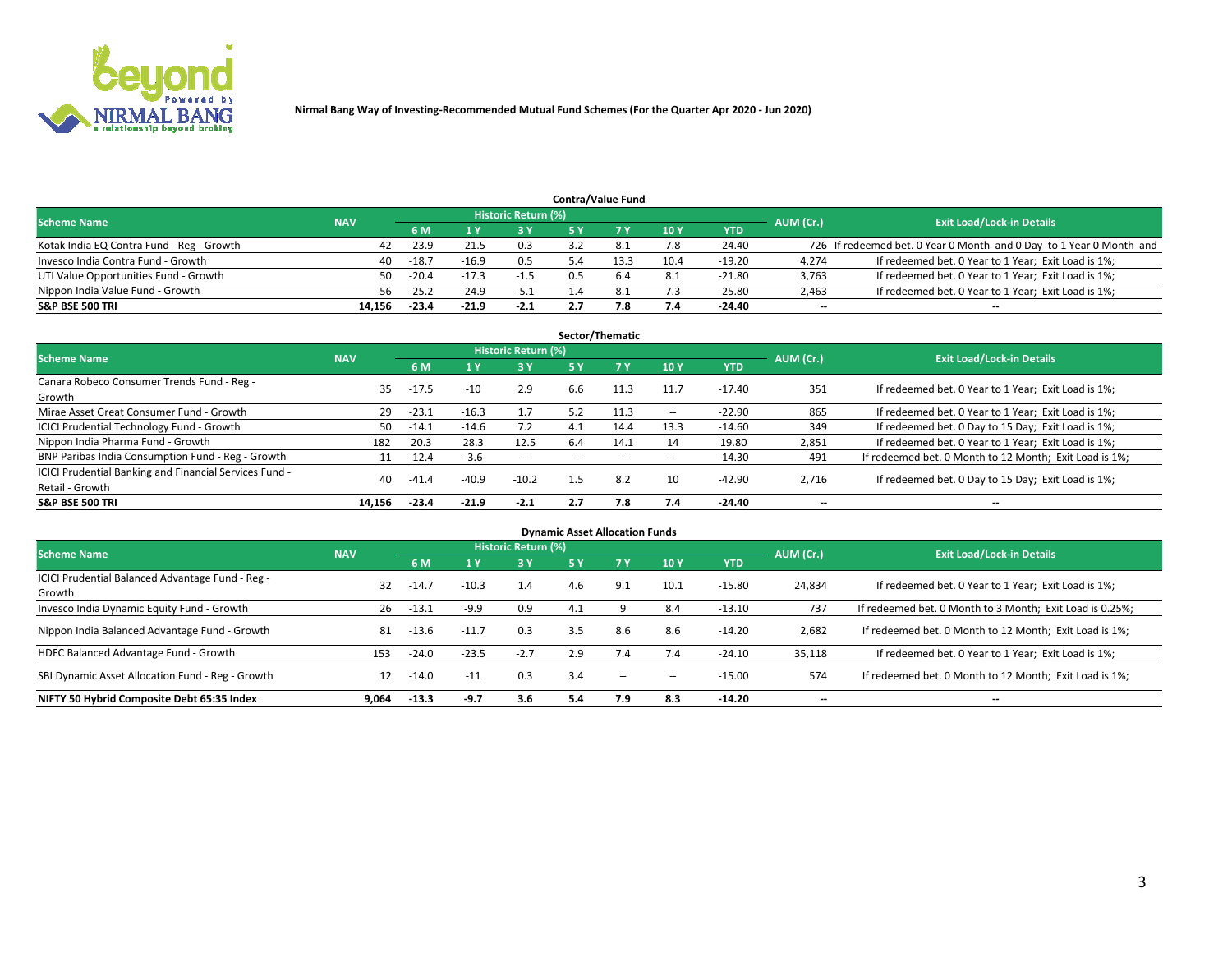

|                                                 |            |         |         |                     |                          | <b>Hybrid Aggressive</b> |       |          |           |                                                        |
|-------------------------------------------------|------------|---------|---------|---------------------|--------------------------|--------------------------|-------|----------|-----------|--------------------------------------------------------|
| <b>Scheme Name</b>                              | <b>NAV</b> |         |         | Historic Return (%) |                          |                          |       |          | AUM (Cr.) | <b>Exit Load/Lock-in Details</b>                       |
|                                                 |            | 6 M     |         | 3 Y                 |                          |                          | 10Y   | YTD      |           |                                                        |
| ICICI Prudential Equity & Debt Fund - Growth    | 114        | $-17$   |         | $-0.9$              |                          | 10.3                     | 10.9  | $-18.60$ | 17,696    | If redeemed bet. 0 Year to 1 Year; Exit Load is 1%;    |
| Mirae Asset Hybrid - Equity Fund - Reg - Growth | 13         | $-16.7$ | $-13$   | 1.6                 | $\overline{\phantom{a}}$ | $\sim$                   | $- -$ | $-17.70$ | 3,314     | If redeemed bet. 0 Year to 1 Year; Exit Load is 1%;    |
| SBI Equity Hybrid Fund - Growth                 | 122        | $-15.7$ | $-10.5$ |                     |                          |                          | 10    | $-16.30$ | 29,106    | If redeemed bet. 0 Month to 12 Month; Exit Load is 1%; |
| Canara Robeco Equity Hybrid Fund - Growth       | 150        | $-9.9$  |         | 3.4                 |                          |                          | 10.4  | $-10.90$ | 2,912     | If redeemed bet. 0 Year to 1 Year; Exit Load is 1%;    |
| NIFTY 50 Hybrid Composite Debt 65:35 Index      | 9,064      | $-13.3$ | -9.7    | 3.6                 |                          | و./                      | 8.3   | $-14.20$ | $- -$     | $\overline{\phantom{a}}$                               |

| <b>Arbitrage Fund</b>                      |            |  |      |   |                     |    |  |           |            |           |                                                          |  |  |
|--------------------------------------------|------------|--|------|---|---------------------|----|--|-----------|------------|-----------|----------------------------------------------------------|--|--|
| <b>Scheme Name</b>                         | <b>NAV</b> |  |      |   | Historic Return (%) |    |  |           |            | AUM (Cr.) | <b>Exit Load/Lock-in Details</b>                         |  |  |
|                                            |            |  | 1 M  | M | 6 M                 |    |  | <b>3Y</b> | <b>YTD</b> |           |                                                          |  |  |
| IDFC Arbitrage Fund - Reg - Growth         |            |  |      |   | 4.8                 | .b |  |           | 5.20       | 6.607     | If redeemed bet. 0 Month to 1 Month; Exit Load is 0.25%; |  |  |
| Kotak Equity Arbitrage Fund - Reg - Growth |            |  | -6.3 |   |                     |    |  | -6.2      | 6.10       | 12.043    | If redeemed bet. 0 Day to 30 Day; Exit Load is 0.25%;    |  |  |
| Nippon India Arbitrage Fund - Growth       |            |  | 6.9  |   | 5.b                 |    |  | 6.3       | 6.10       | 7.068     | If redeemed bet. 0 Month to 1 Month; Exit Load is 0.25%; |  |  |

| <b>Equity Saver</b>                      |            |    |                          |    |                          |       |                          |        |            |           |                                                                       |  |  |  |
|------------------------------------------|------------|----|--------------------------|----|--------------------------|-------|--------------------------|--------|------------|-----------|-----------------------------------------------------------------------|--|--|--|
| <b>Scheme Name</b>                       | <b>NAV</b> |    |                          |    | Historic Return (%)      |       |                          |        |            | AUM (Cr.) | <b>Exit Load/Lock-in Details</b>                                      |  |  |  |
|                                          |            |    | 6 M                      |    |                          |       | 7 V                      | 10Y    | <b>YTD</b> |           |                                                                       |  |  |  |
| Axis Equity Saver Fund - Reg - Growth    |            |    | -9.6                     |    |                          | $- -$ | $-$                      | $\sim$ | $-9.90$    | 700       | If redeemed bet. 0 Month to 12 Month; Exit Load is 1%;                |  |  |  |
| Kotak Equity Savings Fund - Reg - Growth |            | 14 | $-6.9$                   |    | 3.9                      |       | $\sim$                   | $\sim$ | $-7.40$    |           | 1,492 If redeemed bet. 0 Year 0 Month and 0 Day to 1 Year 0 Month and |  |  |  |
| CRISIL Hybrid 50+50 - Moderate Index*    | $- -$      |    | $\overline{\phantom{a}}$ | -- | $\overline{\phantom{a}}$ | $-$   | $\overline{\phantom{a}}$ | $-$    | $-$        | $- -$     | --                                                                    |  |  |  |

| <b>Liquid Funds</b>                 |                          |     |            |                            |     |     |            |                 |           |                                  |  |  |  |
|-------------------------------------|--------------------------|-----|------------|----------------------------|-----|-----|------------|-----------------|-----------|----------------------------------|--|--|--|
| <b>Scheme Name</b>                  | <b>NAV</b>               |     |            | <b>Historic Return (%)</b> |     |     | <b>YTM</b> | Avg             | AUM (Cr.) | <b>Exit Load/Lock-in Details</b> |  |  |  |
|                                     |                          | 1W  | <b>2 W</b> | 1 M                        | 3 M | 1Y  |            | <b>Maturity</b> |           |                                  |  |  |  |
| Axis Liquid Fund - Growth           | 2,210                    | 5.5 |            | 5.2                        | 5.9 |     | 4.63       | 0.11            | 25,860    | *Ref Footnote                    |  |  |  |
| IDFC Cash Fund - Reg - Growth       | 2,408                    | 57  |            | 4.8                        |     |     | 4.38       | 0.10            | 11,992    | *Ref Footnote                    |  |  |  |
| Mahindra Liquid Fund - Reg - Growth | 1,292                    | 51  |            |                            |     |     | 4.97       | 0.09            | 2,280     | *Ref Footnote                    |  |  |  |
| Kotak Liquid Fund - Reg - Growth    | 4,028                    | 5.4 | 5.4        | 4.8                        |     |     | 4.54       | 0.11            | 27,398    | *Ref Footnote                    |  |  |  |
| <b>CRISIL Liquid Fund Index</b>     | $\overline{\phantom{a}}$ | 5.5 |            | 5.3                        |     | 6.1 | $-$        | $-$             | $-$       | $-$                              |  |  |  |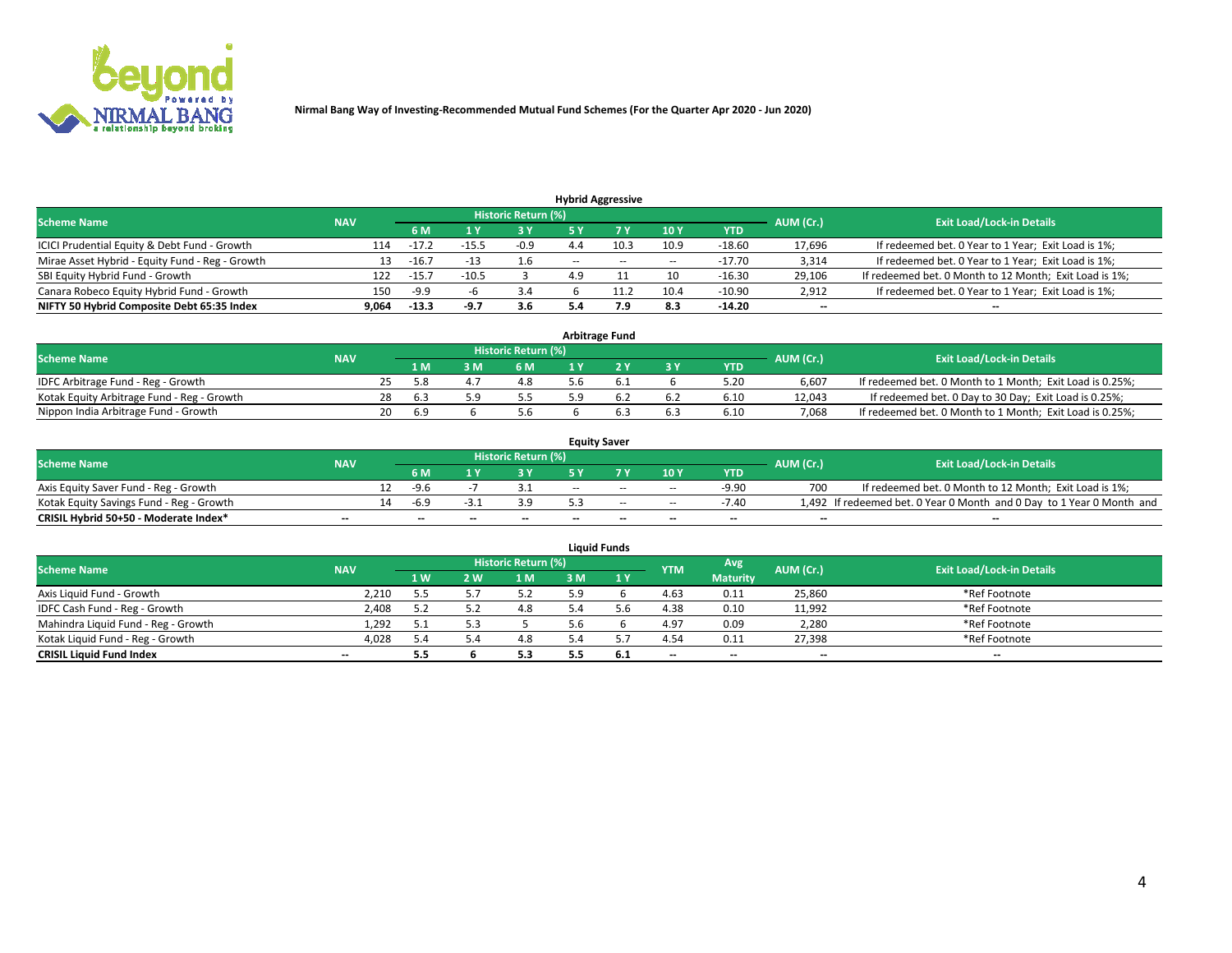

| <b>Ultra Short Fund</b>                       |            |      |     |                     |     |     |            |                          |           |                                  |  |  |  |  |
|-----------------------------------------------|------------|------|-----|---------------------|-----|-----|------------|--------------------------|-----------|----------------------------------|--|--|--|--|
| <b>Scheme Name</b>                            | <b>NAV</b> |      |     | Historic Return (%) |     |     | <b>YTM</b> | Avg                      | AUM (Cr.) | <b>Exit Load/Lock-in Details</b> |  |  |  |  |
|                                               |            | 1 M  | м   | 6 M                 |     | ע כ |            | <b>Maturity</b>          |           |                                  |  |  |  |  |
| IDFC Ultra Short Term Fund - Reg - Growth     |            |      |     | 6.9                 |     | --  | 5.57       | 0.45                     | 4,709     | Nil                              |  |  |  |  |
| Sundaram Ultra Short Term Fund - Reg - Growth |            |      |     | 5.4                 | $-$ | $-$ | 5.01       | 0.42                     | 323       | Nil                              |  |  |  |  |
| L&T Ultra Short Term Fund - Growth            | 33         | 10.4 | 8.3 | 6.9                 |     |     | 5.73       | 0.54                     | 1,616     | Nil                              |  |  |  |  |
| <b>NIFTY Ultra Short Duration Debt Index</b>  | 4,105      | 8.5  |     | 6.7                 |     | 7.6 | $-$        | $\overline{\phantom{a}}$ | $-$       | $-$                              |  |  |  |  |

| <b>Money Market Fund</b>                         |            |      |     |                            |     |                          |            |                          |           |                                  |  |  |  |  |
|--------------------------------------------------|------------|------|-----|----------------------------|-----|--------------------------|------------|--------------------------|-----------|----------------------------------|--|--|--|--|
| <b>Scheme Name</b>                               | <b>NAV</b> |      |     | <b>Historic Return (%)</b> |     |                          | <b>YTM</b> | Avg                      | AUM (Cr.) | <b>Exit Load/Lock-in Details</b> |  |  |  |  |
|                                                  |            | '1 M | 3 M | 6 M                        |     | 2 V                      |            | <b>Maturity</b>          |           |                                  |  |  |  |  |
| Aditya Birla Sun Life Money Manager Fund - Reg - | 273        | 12.1 | 8.8 | 7.6                        |     | 7.8                      | 6.16       | 0.69                     | 8,222     | Nil                              |  |  |  |  |
| Growth                                           |            |      |     |                            |     |                          |            |                          |           |                                  |  |  |  |  |
| Nippon India Money Market Fund - Growth          | 3.073      | 10.7 |     |                            |     |                          | 5.72       | 0.46                     | 4,136     | Nil                              |  |  |  |  |
| <b>CRISIL Liquid Fund Index</b>                  | $- -$      | 5.3  | 5.5 | 5.6                        | 6.1 | $\overline{\phantom{a}}$ | $-$        | $\overline{\phantom{a}}$ | $-$       | $-$                              |  |  |  |  |

| <b>Short Term Fund</b>                          |            |     |      |      |                            |      |     |            |                 |           |                                  |  |
|-------------------------------------------------|------------|-----|------|------|----------------------------|------|-----|------------|-----------------|-----------|----------------------------------|--|
| <b>Scheme Name</b>                              | <b>NAV</b> |     |      |      | <b>Historic Return (%)</b> |      |     | <b>YTM</b> | Avg             | AUM (Cr.) | <b>Exit Load/Lock-in Details</b> |  |
|                                                 |            |     |      | 3 M  | 6 M                        |      |     |            | <b>Maturity</b> |           |                                  |  |
| Axis Short Term Fund - Growth                   |            | 23  | 14.7 |      | 9.1                        | 10.4 | ۰.9 | 7.04       | 2.90            | 5,560     | Nil                              |  |
| HDFC Short Term Debt Fund - Growth              |            |     | 16.3 | 79.  | 9.2                        | 10.4 |     | 7.81       | 3.36            | 11,000    | Nil                              |  |
| IDFC Bond Fund - Short Term Plan - Reg - Growth |            | 42  | 16.2 |      | 8.9                        | 10.3 | 7.9 | 6.73       | 2.28            | 11,459    | Nil                              |  |
| Kotak Bond Short Term Fund - Reg - Growth       |            | 39  | 14.1 |      | 8.6                        | 10.2 |     | 6.92       | 2.73            | 9,928     | Nil                              |  |
| L&T Short Term Bond Fund - Reg - Growth         |            | 20. | 18.4 | 12.7 | 10.2                       | 10.7 | 8.1 | 6.12       | 2.68            | 4,422     | Nil                              |  |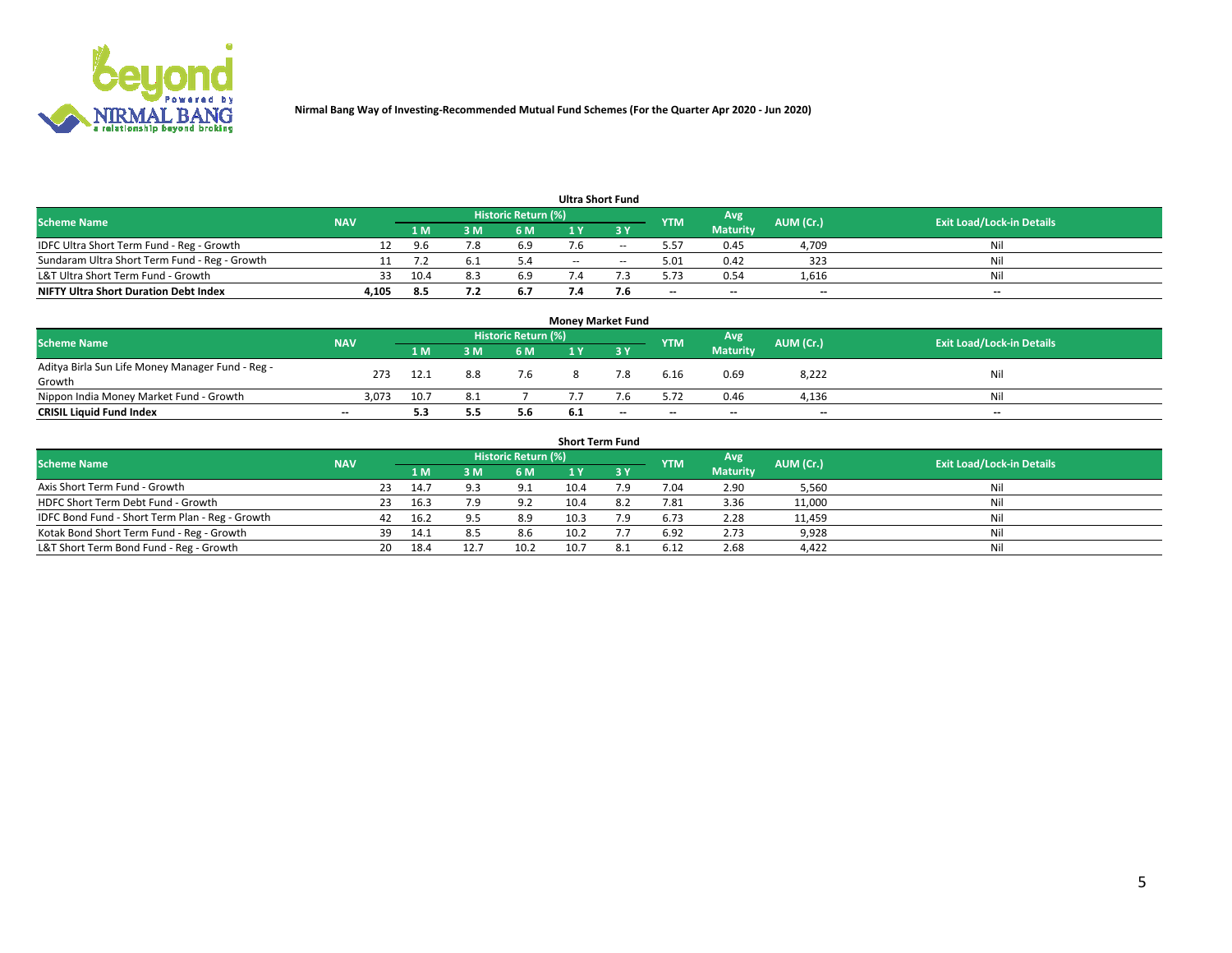

| <b>Low Duration Fund</b>                  |            |          |     |                            |  |     |            |                 |           |                                  |  |  |  |
|-------------------------------------------|------------|----------|-----|----------------------------|--|-----|------------|-----------------|-----------|----------------------------------|--|--|--|
| <b>Scheme Name</b>                        | <b>NAV</b> |          |     | <b>Historic Return (%)</b> |  |     | <b>YTM</b> | Avg             | AUM (Cr.) | <b>Exit Load/Lock-in Details</b> |  |  |  |
|                                           |            | 1 M .    | 3 M | 6 M                        |  | י פ |            | <b>Maturity</b> |           |                                  |  |  |  |
| Axis Treasury Advantage Fund - Growth     | 2.284      | 10.5     |     |                            |  |     | 6.26       | 1.03            | 4.625     | Nil                              |  |  |  |
| Canara Robeco Savings Fund - Reg - Growth |            | 10.7     |     | 6.9                        |  |     | 5.47       | 0.81            | 889       | Nil                              |  |  |  |
| IDFC Low Duration Fund - Reg - Growth     | 29         | $\Omega$ |     |                            |  |     | 5.72       | 1.19            | 4.045     | Nil                              |  |  |  |

| <b>Banking &amp; PSU Bond Funds</b>            |            |      |      |                     |      |     |            |                 |           |                                  |  |  |  |
|------------------------------------------------|------------|------|------|---------------------|------|-----|------------|-----------------|-----------|----------------------------------|--|--|--|
| <b>Scheme Name</b>                             | <b>NAV</b> |      |      | Historic Return (%) |      |     | <b>YTM</b> | Avg             | AUM (Cr.) | <b>Exit Load/Lock-in Details</b> |  |  |  |
|                                                |            | 1 M  | 3 M  | 6 M                 |      |     |            | <b>Maturity</b> |           |                                  |  |  |  |
| Axis Banking & PSU Debt Fund - Growth          | 1.949      | 18.2 | 9.6  | 8.8                 | 10.9 | 8.9 | 6.44       | 2.20            | 13.709    | Nil                              |  |  |  |
| Kotak Banking and PSU Debt Fund - Reg - Growth |            | 18.  | ה י  | 9.3                 |      |     | 1.13       | 3.68            | 5.528     | Nil                              |  |  |  |
| IDFC Banking & PSU Debt Fund - Reg - Growth    | 18         | 20.2 | 11.1 | 10.4                |      | 89  | 6.6        | 2.93            | 13,956    | Nil                              |  |  |  |

| <b>Corporate Bond Funds</b>                         |            |      |      |                     |      |     |            |                 |           |                                                         |  |  |  |  |
|-----------------------------------------------------|------------|------|------|---------------------|------|-----|------------|-----------------|-----------|---------------------------------------------------------|--|--|--|--|
| <b>Scheme Name</b>                                  | <b>NAV</b> |      |      | Historic Return (%) |      |     | <b>YTM</b> | Avg             | AUM (Cr.) | <b>Exit Load/Lock-in Details</b>                        |  |  |  |  |
|                                                     |            | 1 M  |      | <b>6M</b>           |      |     |            | <b>Maturity</b> |           |                                                         |  |  |  |  |
| ICICI Prudential Corporate Bond Fund - Reg - Growth |            | 17.3 |      | 9.3                 | 10.3 |     | 7.13       | 3.37            | 11,860    | Nil                                                     |  |  |  |  |
| L&T Triple Ace Bond Fund - Reg - Growth             | 54         | 26.1 | 12.3 | 13.6                | 15.7 | 9.3 | 7.26       | 7.75            | 3.314     | If redeemed bet. 0 Month to 3 Month; Exit Load is 0.5%; |  |  |  |  |
| Kotak Corporate Bond Fund - Std - Growth            | 2,730      | 11.3 |      | 7.6                 | Ω÷   |     | 6.7        | 1.49            | 4,032     | Nil                                                     |  |  |  |  |

| <b>Credit Risk Fund</b>                    |            |     |        |      |                            |     |            |            |                 |           |                                                                       |  |  |
|--------------------------------------------|------------|-----|--------|------|----------------------------|-----|------------|------------|-----------------|-----------|-----------------------------------------------------------------------|--|--|
| <b>Scheme Name</b>                         | <b>NAV</b> |     |        |      | <b>Historic Return (%)</b> |     |            | <b>YTM</b> | Avg             | AUM (Cr.) | <b>Exit Load/Lock-in Details</b>                                      |  |  |
|                                            |            |     | 1 M    | 3M   | 6 M                        |     | <b>3 Y</b> |            | <b>Maturity</b> |           |                                                                       |  |  |
| ICICI Prudential Credit Risk Fund - Growth |            | 22  | 2.3    | 1.4  |                            | 8.8 |            | 9.37       | 1.59            | 7,956     | If redeemed bet. 0 Year to 1 Year; Exit Load is 1%;                   |  |  |
| Kotak Credit Risk Fund - Reg - Growth      |            | 22. | $-7.0$ | -9.3 | 0.7                        |     |            | 11.16      | 2.62            |           | 2,662 If redeemed bet. 0 Year 0 Month and 0 Day to 1 Year 0 Month and |  |  |
|                                            |            |     |        |      |                            |     |            |            |                 |           | If redeemed bet. 0 Month to 12 Month; Exit Load is 3%; If             |  |  |
| SBI Credit Risk Fund - Growth              |            |     | 1.0    | 0.9  | 4.5                        |     | 6.3        | 9.14       | 2.55            | 4,149     | redeemed bet. 12 Month to 24 Month; Exit Load is 1.5%; If             |  |  |
|                                            |            |     |        |      |                            |     |            |            |                 |           | redeemed bet. 24 Month to 36 Month; Exit Load is 0.75%;               |  |  |